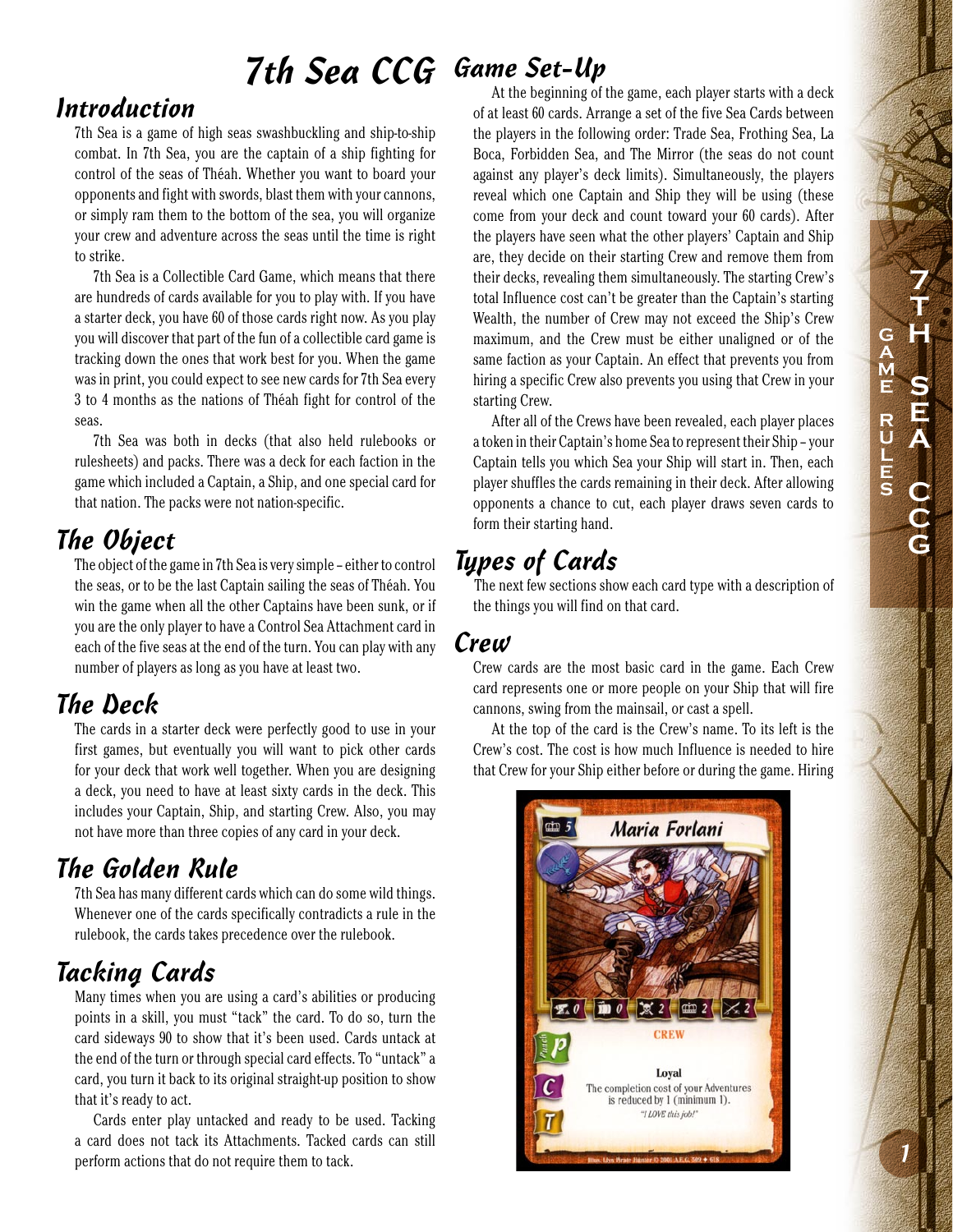



Crew will be explained later in the rulebook. Below the cost is the Crew's Faction symbol, showing what faction they are aligned to. On the other side of the card there may be other symbols, which are provided for flavor and have no game effect.

Right below the artwork are flags with the five skills. From left to right they are: Cannon, Sailing, Adventuring, Influence, and Swashbuckling. Whenever you need points in those skills (to bring a card into play, or perhaps to cancel an opponent's action), you may tack members of your Crew to generate a number of points equal to their skill rating.

Below the Skill Flags is the text area. The text box tells you more about the Crew, including any special effects they may have on play. At the top of the text box, there may be some boldfaced "traits." Most traits don't cause effect directly. Instead, they make the Crew eligible for certain card effects, since some cards can only be played on a Crew that has a specific trait.

For example, you can only play the card "I Told You Not to Trust Him" on a Crew who has the Villainous trait. Some traits are not a single work, but a phrase. These traits are listed with the card's abilities, under the boldfaced traits; unlike a trait, an ability always starts with "Act:" or "React:" Finally, at the bottom of the text box there may be text in italics. That text is known as "flavor text" – it has no effect on the game, but tells you how this card fits into the larger story of 7th Sea.

Finally, in the bottom left are the Boarding Boxes which will be explained in the "Boarding" section.

#### Captain

Your Captain is a special type of Crew card. You begin the game with one Captain in play, and that determines which faction you represent in the game. At the top of the card is your Captain's name. To the left of the Captain's name is his or her starting Wealth – this determines how much Influence you have to buy your starting Crew at the beginning of the game. Below the

coin is your Captain's faction symbol, showing where his or her loyalties lie. On the other side of the card there may be other symbols, these are provided to add flavor to the Character.

Like the Crew cards, your Captain has a set of Skill flag below the artwork which show his skill ratings. Your Captain can tack to produce skill points just like normal Crew. In fact, your Captain is considered to be a Crew card, and can be affected by cards which say they can affect Crew. However, normal Crew cards are not affected by cards which only affect Captains. In the text box below the skills, the Captain tells you which Sea his Ship starts in. The Captain has a special ability or trait which is tied to whether or not he has enough of his own Crew for the Ship to run smoothly.

#### Ship

As it is on the other cards, the name of your Ship is at the top, with the Ship's faction symbol to the left. A Ship with a faction symbol may only be sailed by a Captain from that faction. A Ship with no faction symbol may be sailed by any Captain. To the right of the name is your Ship's Move Cost – this is how many Sailing points you must pay to move your Ship.

At the bottom of the card is your Ship's text box. In that text box is the Ship's Crew Maximum. You may not put another Crew into play if you already have a number of Crew cards (including your Captain) in play equal to or greater than your Crew Maximum. If for some reason the number of Crew on your ship exceeds your Crew Maximum, you do not need to discard any Crew. Finally, in the text box, each Ship has one or more special abilities that it may perform.

Many Ships have an ability that reads: "React: Tack before performing an action, to move to an adjacent Sea." This is referred to as the Ship's "free move." Although this move does not cost any Sailing skill points, it can only be done before you perform another action.

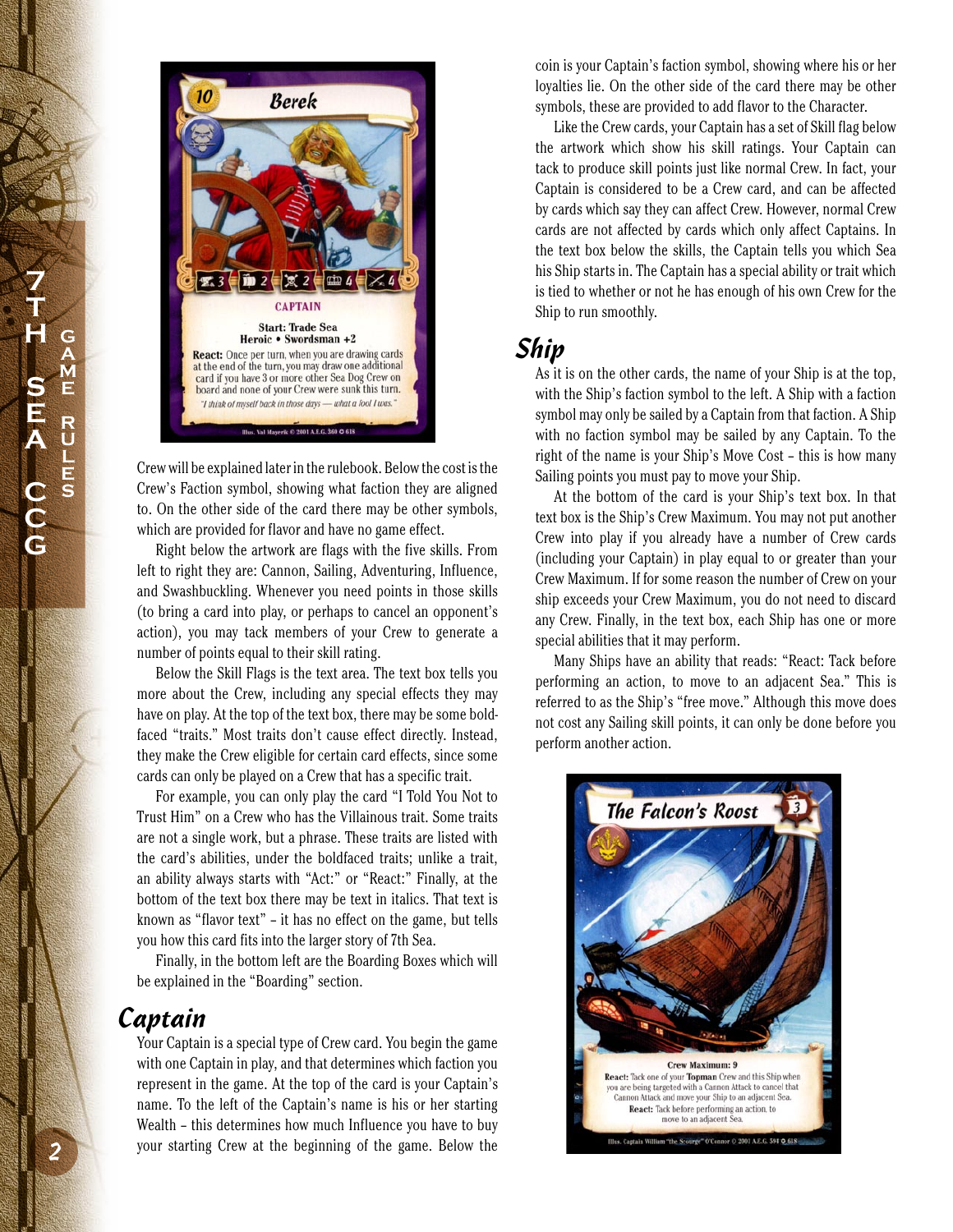#### Action

Actions are all the things that your Captain and Crew do to send your opponents to the bottom of the sea. Every Action cards has a Card Name and Boarding Boxes just like the Crew cards. The Text box tells you what happens if the Action works.

To play the Action card from your hand, you have to play skill points (see "Paying Costs") equal to or greater than the Action's blue Cost Flag.

Many Action cards have a copper Cancel Flag. If a card has a Cancel Flag, then the player being targeted with the action can pay skill points equal to or greater than the Cancel Flag to cancel the action (see "Canceling").

Most actions are played during the Actions Phase of the turn when it is your turn to perform an action. However, some Action cards are labeled "React:". You are allowed to jump outside of the normal turn order to play these cards. React cards will tell you when you are allowed to play them.

Action cards are discarded after they are played. Actions that have continuing effects stay in play until the effect ends. When the effect is over, the action is discarded normally.

#### Attachment

Attachments are cards that change the cards in play. An Attachment can be a monster that prowls the sea, a parrot sitting on your Captain's shoulder, or even extra training for your Crew.

You may only play Attachments on cards you control or one of the five Seas. An Attachment may only attach to the type of card listed at the top of the Text Box. For example, a "Crew Attachment" may be attached to any one of your Crew cards (including your Captain). However, a "Montaigne Captain Attachment" may on be attached to your Montaigne Captain. You may play attachments on cards that are tacked. Attachments may not be moved to a new card without a card effect. When an





Attachment is attached to another card, it is considered to be an Attachment of that type. Thus, if a card attaches to your Ship (even if it is not referred to as a Ship Attachment) it is considered to be a Ship Attachment. An Attachment that refers to itself as a Captain Attachment is also considered a Crew Attachment (since Captains are also considered Crew).

To the right of the Attachment's name is a 'bonus flag' – it reminds you what skill bonus the Attachment gives, if any, so that you can slide the Attachment under the card and still see what it does.

Like Action cards, Attachments have a Cost Flag showing you what you must pay to put the card into play (see "Paying Costs").

Only the player who put the Attachment into play may use any actions on it.

#### Adventure

Your Ship can go on all sorts of adventures. When you successfully complete an Adventure, the Adventure card becomes an Attachment.

When you put an Adventure into play, look in the text box – at the top is how many Seas away from your Ship you need to put the Adventure (no more, no less). For example, if you are in the Frothing Sea and want to play a "2 Seas Away" Adventure, then you can only put it in the Forbidden Sea, because there is no Sea that is 2 Seas away in the other direction.

When you are in a Sea with one of your uncompleted Adventures, you can try to complete it. Adventures usually take a certain number of Adventuring points to complete; sometimes an Adventure may require you to pay some other cost instead of, or in addition to, Adventuring (like discarding a card from your hand). If you pay the Adventuring cost, then you may attach the Adventure to gain its benefits. You cannot complete your opponents' Adventures.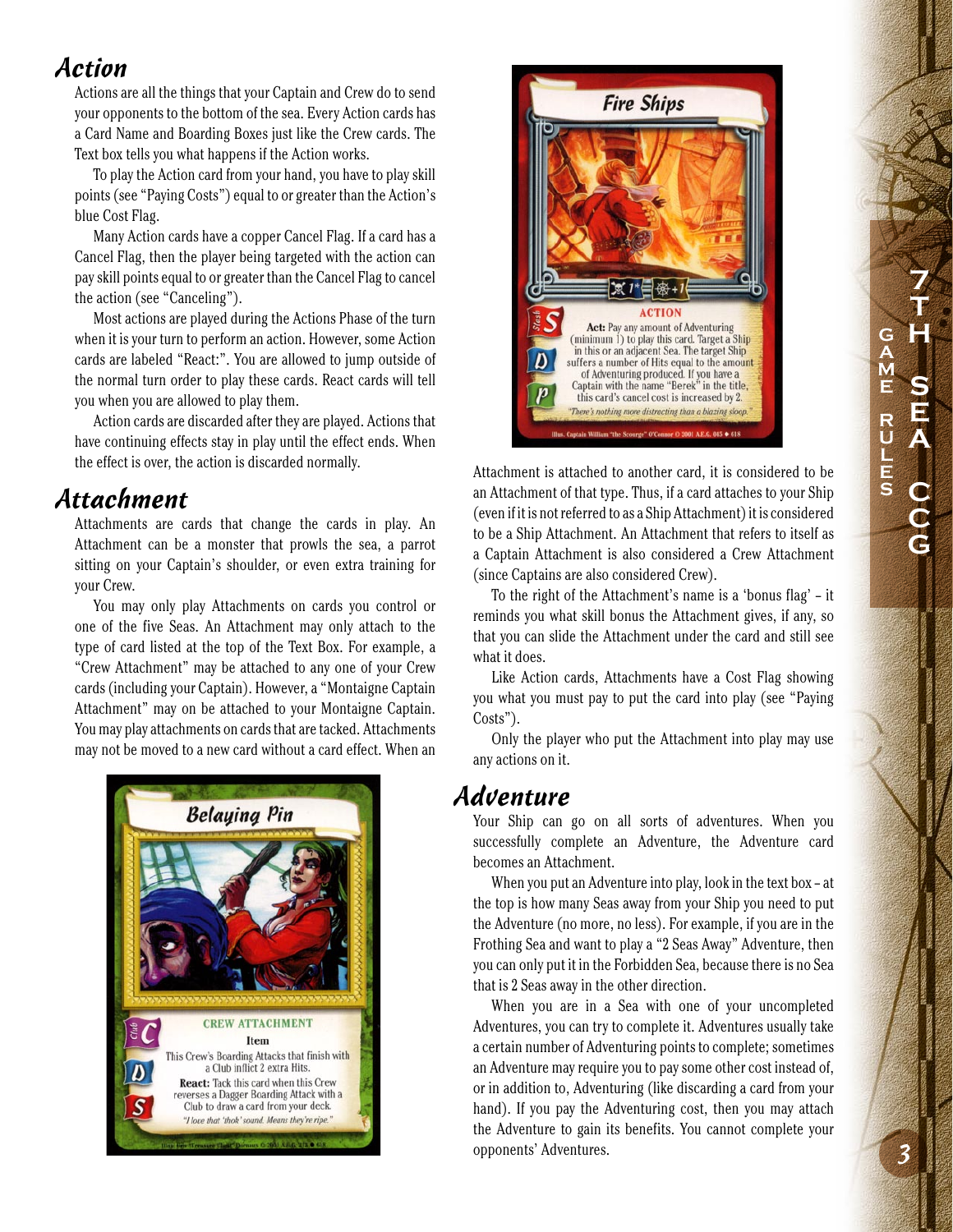

Adventures can be placed and completed in any Sea, but most Adventures are easier to complete if you are in the correct Sea. In the correct Sea, you don't need to pay as much Adventuring to complete it – the Adventure card will tell you which Sea that is. Some Adventures do not cost as much to complete if you meet some other condition (like having a specific card in play or having a Villainous Captain).

#### **Chantey**

A Sea Chantey (pronounced SHAN-tee) represents the stories, events, and climates in Théah that have an effect on play. At the top of the card is the name of the Chantey. In the middle of the Chantey is the card's cost and/or its cancel cost, if any. When a Chantey is brought into play, any player may pay its cancel cost.

Below the artwork is the text box. Here the Chantey will say what effect is has on play. Most Chanteys have a global effect, meaning that they affect all the players in the game. If a Chantey has an ability printed in the text box, all players are considered to have that ability printed on their Captains while the Chantey remains in play. When a Chantey is removed from play, all effects of the Chantey immediately end. When a new Chantey is brought into play, any other Chantey already in play is sunk and placed in its owner's sunk pile.

#### Sea

There are five Seas in the game. They are laid out before the game in the following order: Trade Sea, Frothing Sea, La Boca, Forbidden Sea, and The Mirror. While the Seas do not have any inherent special abilities, there are cards that work better or work only in a particular Sea. You may use any kind of counter to represent the five Seas as long as each location is easily identifiable as the Sea in question.

Alongside the text boxes of the Sea cards is a simple diagram showing where that Sea sits when you lay out the five Seas in order. The Mirror and the Trade Sea are not adjacent.

# Paying Costs

Just about anything you want to do during the game will involve paying a cost with one of the five skills on a Crew. You have to pay skill points to hire new Crew, to pay for an Attachment, to play an Action card, to cancel an opponent's action, and in lots of other cases. The cost to put a card into play is always on a blue flag. If the target is allowed to cancel the card, there will be a 'cancel cost' on a copper flag that the target may pay after the card's cost has been paid (see "Canceling").

When you are paying a cost, you can tack one or more of your Crew that have at least one point in that skill. Each Crew that you tack adds their skill to your total. Each Crew tacked may only produce points in one of their skills. You may also use card effects instead of, or in addition to, tacking Crew to produce skill points to pay for the cost. As soon as you have produced enough skill points, then the effect you are paying for occurs (bringing a card into play, canceling an action, or whatever). You may pay only one cost at a time. If for any reason you do not produce enough skill points to pay the cost, the action is canceled.

For example, if you need 4 Sailing points to move your Ship to an adjacent Sea, you could tack two Crew with 2 Sailing each, one Crew with 4 Sailing, or even 4 different Crew that each have 1 Sailing.

The cost flags use the same five skill icons as the Crew cards, and also use a sixth icon (see Ship's Move Cost, below). Any card without a yellow cost flag does not have a cost to put it into play – you simply play it at the appropriate time.

# Ship's Move Cost

A ship's wheel on a cost flag means that you must pay your Ship's Move Cost (the number in the same wheel in the upper right corner of your Ship card). The Ship's Move Cost is always paid in Sailing.

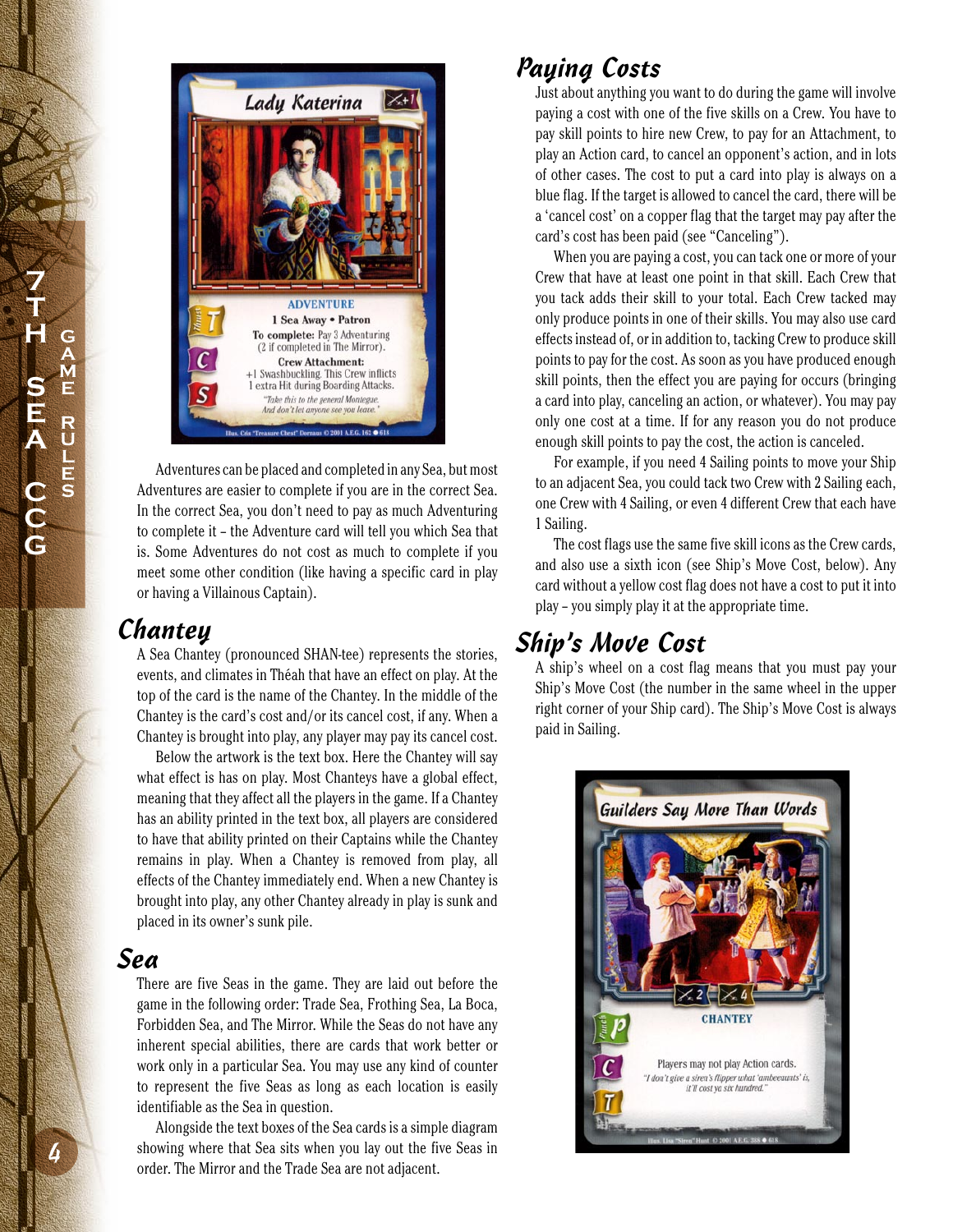**7 T H S E A C C G G A M E R U L E S**

For example, if your Ship's Move Cost is a 3, then you would tack 3 Sailing if a cost flag has the wheel. Some actions cost your Ship's Move Cost plus extra Sailing, so an action requiring Move Cost +2 would cost you a total of five Sailing.

## Suffering Hits

Whenever you are suffering Hits, you must find a way to absorb or reduce all of the Hits. There are three ways to absorb Hits: 1. Tacking your Crew to produce Swashbuckling to absorb Hits; 2. Sinking your Crew to produce Swashbuckling to absorb Hits; and 3. Reacts that absorb or reduce Hits. You may perform them in any order.

First of all, you may tack any of your untacked Crew to produce Swashbuckling (equal to their Swashbuckling skill) to absorb Hits. When you tack a Crew to absorb Hits, that Crew absorbs a number of Hits equal to the amount of Swashbuckling produced by that Crew.

Secondly, you may sink a tacked or untacked Crew (putting that Crew card and all of its Attachments into your sunk pile – see "Discarding and Sinking," below) to produce Swashbuckling equal to their Swashbuckling skill: this absorbs a number of Hits equal to the Swashbuckling produced. An untacked Crew can both tack and then sink to absorb Hits.

Finally, there are some Reacts that you may play that help to absorb Hits. You will find these on Action cards and abilities printed on cards in play. You may also use Reacts that produce Swashbuckling to absorb Hits.

If even a single Hit remains, you must keep tacking, sinking, and playing Reacts until you have absorbed all of the Hits that were inflicted on your Ship. If you sink your Captain to absorb a Hit, then your Ship goes to the bottom of the sea – you've lost this game.

# Discarding and Sinking

You have two piles for used cards, your discard pile and your sunk pile. Action cards that you play are discarded after being used. Crew that sink to absorb Hits are sent to your sunk pile along with their Attachments. When you go through your entire deck, shuffle your discard pile and use it to replenish your deck. Cards in your sunk pile never come out except through special card effects.

#### Turn Sequence

Each turn, players go through each of the following phases in order. After the last phase of a turn, the players start again with phase one on the next turn.

- I. Determining Turn Order
- II. Actions
- III. Draw Cards
- IV. Untack

## I. Determining Turn Order

At the start of each turn, all players count up the total Sailing skill of their entire Crew, including their Captain. The player with the most Sailing goes first, and then the order goes clockwise around the table from that player. If two players ever want to play a React at the same time, the player who goes first during the turn gets to play the first React; then each other player in turn may play one.

If there is a tie for most Sailing points, then the players who are tied each cut their decks and reveal the cut card. The player who cut the first card alphabetically goes first (ignoring spaces and punctuation). Player then quickly shuffle their decks.

#### II. Actions

Starting with the first player, each player may perform one of the following actions. When all players Pass in a row, the Actions Phase is over and the turn moves on to the Draw Cards Phase. The following actions are not in order, and you may do each of them as many times as you wish (and can pay the costs for) during a turn.

- 1. Hire Crew
- 2. Experience a Crew
- 3. Play or Perform an Action
- 4. Put an Adventure into play
- 5. Put a Chantey into play
- 6. Complete an Adventure
- 7. Play an Attachment
- 8. Move your Ship
- 9. Perform a Cannon Attack
- 10. Perform a Boarding
- 11. Discard a Crew
- 12. Discard an Adventure
- 13. Pass

# 1. Hire Crew

If you have a Crew in your hand, you may hire one Crew (only one at a time) as an action. To put the Crew into play, you have to pay the Crew's Influence cost (the blue flag in the corner). When you pay the Crew's cost, the Crew is put on your Ship untacked and ready to set sail.

A card effect that "brings a Crew into play" is considered to be hiring a Crew without cost. Any effect that prevents you from hiring a Crew will prevent you from bringing a Crew into play. If a card effect brings a Crew into play that you could not normally hire, the Crew is immediately discarded.

#### 2. Experience a Crew

Some Crew have the Experienced trait. There are two ways to bring these cards into play. You may hire the Experienced Crew normally, as mentioned above. You may also experience the Crew as an action. If you already have a Crew in play with the same title, you may replace the Crew in play with the Experienced one in your hand. You do not pay the Influence cost of the Experienced Crew. The Experienced Crew takes on all Attachments attached to the Crew it is replacing, as well as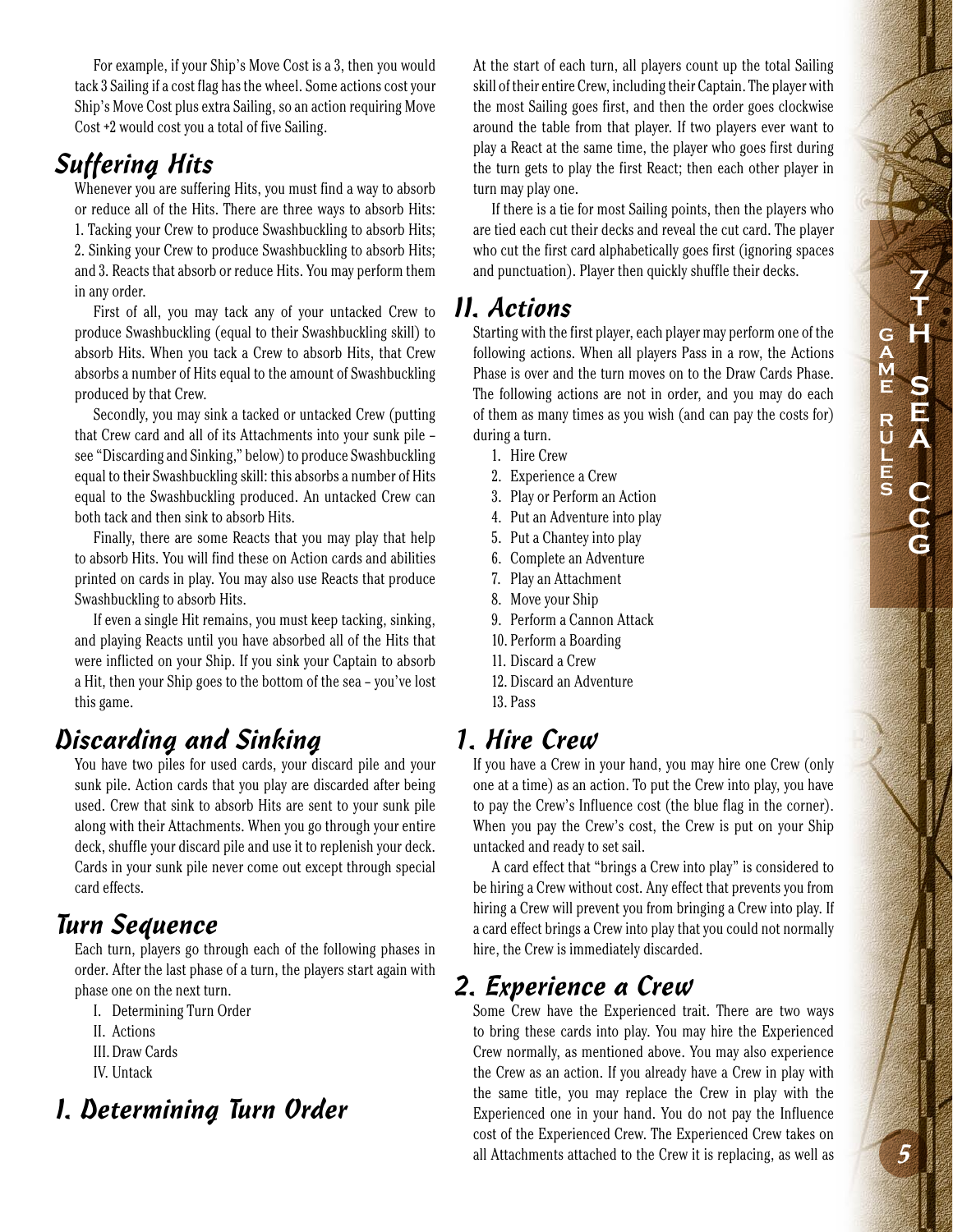# 3. Play or Perform an Action

You can play an Action card from your hand or perform an action on a card in play. Cards in play that can perform an action have the word "Act:" in their text box before the action (see "Action Cards" and "Actions and Reacts").

# 4. Put an Adventure into play

As an action, you may put a new Adventure into play. When you put an Adventure in play, look in the text box – at the top is exactly how many Seas away from your Ship you need to put the Adventure (see "Adventures").

# 5. Put a Chantey into play

As an action, you may bring a Chantey into play from your hand. Any Chantey already in play is sunk and the effects of the previous Chantey end (see "Chantey").

# 6. Complete an Adventure

As an action, you may complete an Adventure. Once you've moved to the Sea that contains one of your Adventures, you may pay the cost to complete that Adventure (see "Adventures").

# 7. Play an Attachment

If you have an Attachment in your hand, you may bring that card into play as an action, attaching it to whatever it attaches to (see "Attachments").

# 8. Move your Ship

As an action, you may move your Ship to one of the Seas adjacent to the Sea you are in. You must pay your Ship's Move Cost in Sailing points to move. Tacked Ships may be moved normally.

# 9. Perform a Cannon Attack

If there is another Ship in the same Sea as your, you may fire a cannon at it as an action. You tack one (and only one) of your Crew with at least 1 point of Cannon skill to produce Cannon for a Cannon Attack (you may also play Cannon Reacts to increase the amount of Cannon produced). The target Ship suffers Hits equal to the amount of Cannon produced (see "Suffering Hits" for what your target must do to absorb the Hits).

# 10. Attempt a Boarding

If there is another Ship in the same Sea as yours, you may attempt to begin a Boarding with that Ship. You must pay Sailing equal to your Ship's Move Cost to attempt the Boarding as an action. That Ship may pay Sailing equal to its Move Cost to cancel the attempt. If the other Ship doesn't cancel the Boarding, then

you and that player take turns making Boarding Attacks until neither of you wants to make any more Boarding Attacks (see "Boarding").

# 11. Discard a Crew

You may discard one of your Crew in play as an action. You may not discard your Captain.

# 12. Discard an Adventure

As an action, you may discard an Adventure you have in play that you have not completed.

# 13. Pass

You may declare that you do nothing.

# Action Timing

The timing of an action is as follows: First you declare the action, announcing the action that you are going to attempt. Next, you pay for the action, producing the necessary skill points by tacking Crew or using card effects that produce skill points. If a cost cannot be paid once the action has been declared, then the action is canceled. Once the cost is paid, the target of the action has the opportunity to pay the action's cancel cost if it has one. Finally, if all the costs are paid and the action is not canceled, then you resolve the effects of the action. Once you have declared that you are performing an action, you are considered to have taken an action, even if the action is canceled.

# III. Draw Cards

All players draw three cards and add them to their hands. Discard cards if you are above your maximum hand size.

# IV. Untack

All players untack all of their tacked cards.

# Boarding

If another player's Ship is in the same Sea as yours, you can attempt to begin a Boarding with that Ship. To attempt a Boarding, you pay Sailing equal to your Ship's Move Cost. The other player may pay Sailing equal to their Ship's Move Cost to cancel the Boarding (this is a cancel cost). If the other player does not cancel the attempt, then your Ships have connected, and your Crews begin fighting. For the rest of the Boarding, the player who began the Boarding is called "the attacker" and the other player is "the defender."

Beginning with the attacker, you push forward one of your untacked Crew and play any card from your hand to start performing a Boarding Attack (this doesn't tack your Crew yet). Ignore everything on the card except for the Boarding boxes in the bottom left corner of the card. The largest box and the word along side it, is the Boarding Attack that your Crew just played (for example, "My Buccaneers Slash you for 2 Hits!"). Your Crew is trying to inflict Hits equal to their Swashbuckling. A Crew is considered to be producing Swashbuckling when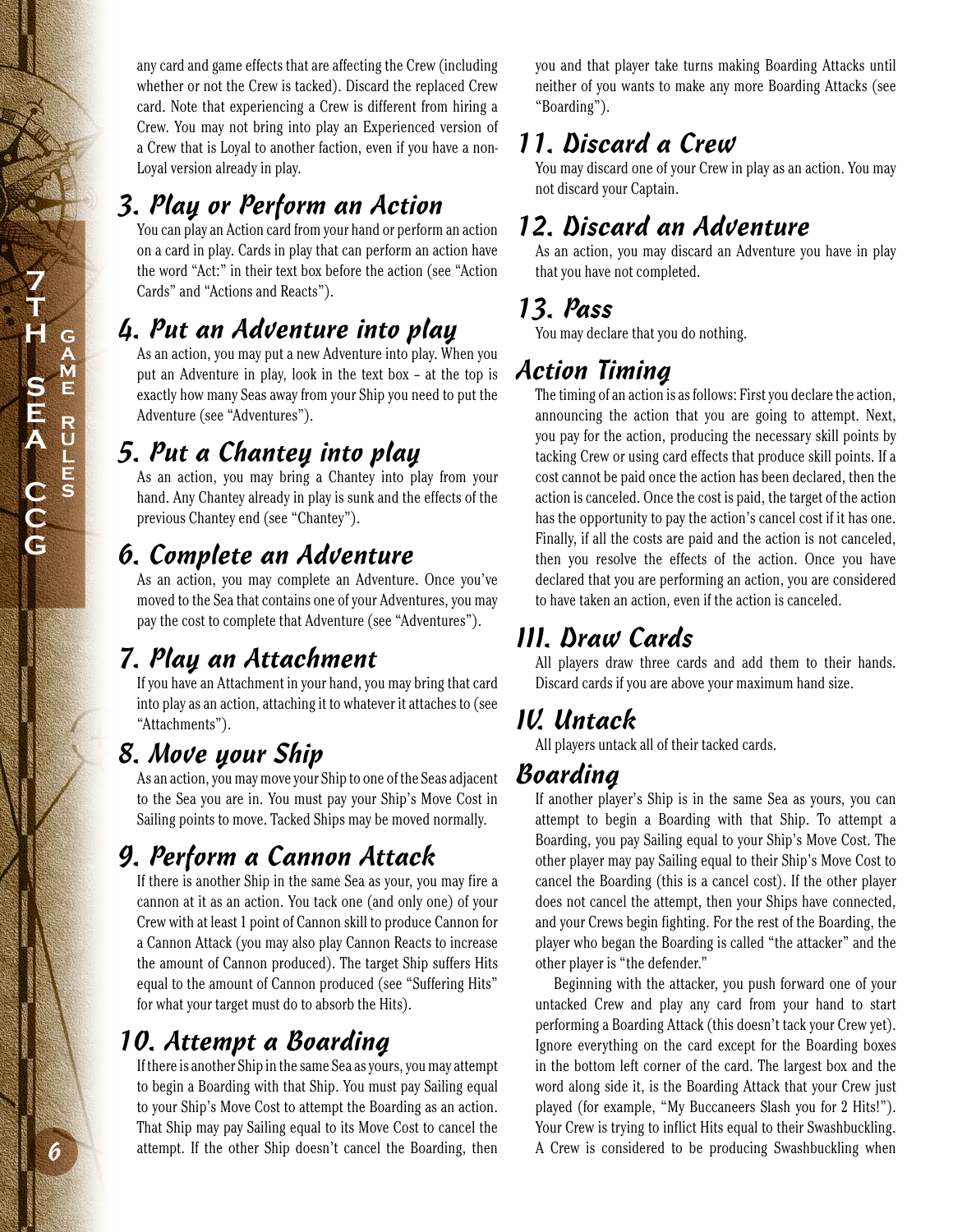inflicting Hits with a Boarding Attack. Thus, Reacts and other effects that produce Swashbuckling may be used to inflict extra Hits with a Boarding Attack.

The other player can either absorb these Hits, or send one of their own untacked Crew out to fight against yours (this doesn't tack the Crew yet). If they choose to take the Hits, then they must suffer the Hits normally (see "Suffering Hits"). If they decide to fight, they push forward one of their own untacked Crew and play a Boarding Attack of their own that has your attack below their own. You can only play a Boarding Attack if it has the opponent's last Attack in one of the two smaller boxes (the Boarding Defense boxes). So, for example, your opponent could push forward their Powder Monkeys and say "The Powder Monkeys stop your Slash, and Thrust at you for 1 Hit." By playing the Boarding Attack, your opponent has reversed the attack and now you must play a new card or suffer Hits.

You and your opponent go back and forth playing Boarding Attack cards from your hand for these two Crew until one of you can't or won't play a new Boarding Attack. The Crew that played the final Boarding Attack produces Swashbuckling equal to their skill (without tacking) to inflict Hits equal to the Swashbuckling produced; a lot of Crew and Attachments help you do extra Hits when you inflict Hits with a Boarding Attack. A tacked Crew may still produce Swashbuckling to inflict Hits during a Boarding Attack. The losing Crew must absorb as many of the Hits as possible. If you are suffering Hits during a Boarding Attack, then you cannot tack or sink other Crew to absorb the Hits until after the Crew in the Boarding is sunk; you may still use Reacts to absorb or reduce the Hits. Once the fighting Crew has been sunk, you suffer any remaining Hits normally.

After all the Hits have been suffered, the two Crew involved in the Boarding Attack are tacked (if they weren't already). All of the Boarding Attack cards that were played are put in the players' discard piles in the order in which they were played.

Once the attacker's Boarding Attack has finished (with either side inflicting Hits), it is the defender's turn to start performing a Boarding Attack, pushing a Crew forward and playing a card just like the attacker did.

There is a slight difference between playing a Boarding Attack and performing a Boarding Attack. You play Boarding Attacks from your hand. You perform a Boarding Attack when you push a Crew forward in a Boarding. There are a number of cards that say: "React: Play instead of performing a Boarding Attack." These cards are played instead of pushing a Crew forward to start performing a Boarding Attack, not instead of playing a card from your hand when performing a Boarding Attack.

After the defender's opportunity to start performing a Boarding Attack has resolved, each player draws three cards (remember to discard if you are over your maximum; see "Maximum Hand Size"). Then the attacker begins again with a new opportunity to start performing a Boarding Attack.

Instead of starting a Boarding Attack, the attacker and defender may just 'pass' and not send someone to attack the other player. If the attack elects to 'pass' this way, and his pass

is immediately followed by a pass from the defender, then the Boarding ends. Once the Boarding is over, players do not draw three cards; the Boarding simply ends and the turn continues.

#### Duels

Some cards create a Duel between one of your Crew and another player's Crew. A Duel is resolved like a Boarding Attack being performed during a Boarding, but any Hits left over after the loser sinks are reduced to zero. Effects that are active during a Boarding are also active during a Duel, and effects that are not active during a Boarding are not active during a Duel. Cards that are used "instead of performing a Boarding Attack" may not be used.

#### Canceling

Many actions have a 'cancel cost' in a copper flag, or in the text of the card. The target of the action can pay the cancel cost immediately after the action cost is paid (and before any other Reacts) to prevent all of the effects of the action. Costs that were paid to play the action remain paid, but the effects of the action do not occur. Once an action is canceled, the acting player's opportunity to take an action is over and play continues to the next player. If the playing of the action card or the bringing of a card into play is canceled, the card is discarded. If the completion of an Adventure is canceled, the Adventure remains in play.

# Targeting

Cards often React to something targeting your cards. An action always targets unless it has a global effect (such as "All Ships are tacked"). Anything that inflicts Hits, such as Hits from a card effect, Boarding Attack or Cannon Attack, is assumed to target the Ship suffering the Hits. If an effect cancels the effects of another card, it is targeting that card. If an effect discards or sinks another card, it is targeting that card.

#### Actions and Reacts

Actions can come from several places. Playing an Action card, performing an action printed on a card you have in play, or performing any of the actions listed in the Action Phase is an action. Each one of them uses up your 'turn,' passing the next action to the player on your left.

Playing an Action card that results in a Boarding is different from "Performing," "Starting" or "Attempting" a Boarding, all of which refer to Action #10: Attempt a Boarding. A card that reacts to "Attempting a Boarding" will not affect an Action card or ability that results in a Boarding. The same is true of Cannon Attacks. When a card refers to "Performing a Cannon Attack," it is referencing Action #9: Perform a Cannon Attack, not an Action card or ability that produces a Cannon Attack.

Reacts are a special kind of action. They do not take place 'in order' like normal actions, and do not cost you your opportunity to act. Similarly, they do not qualify as actions for game effects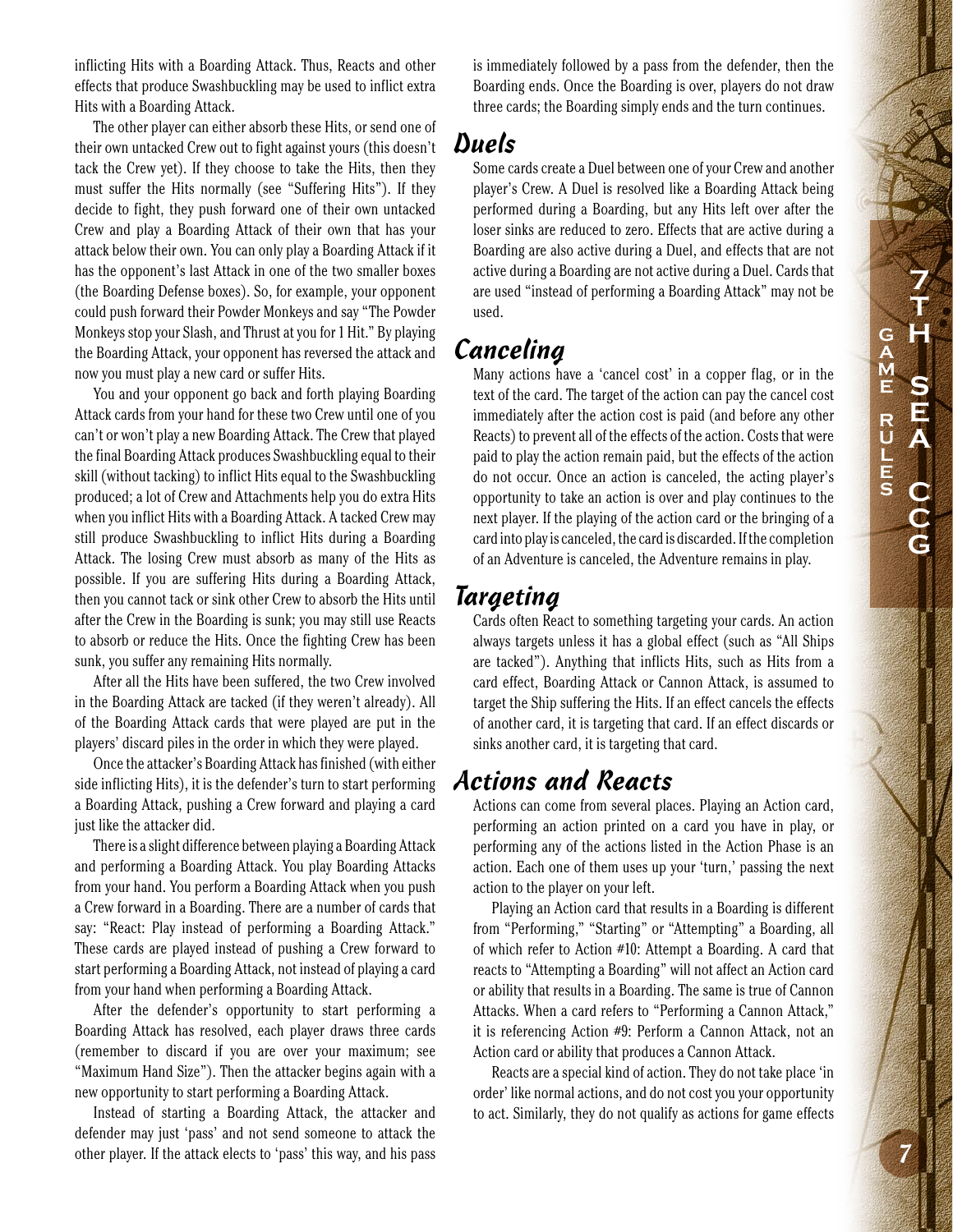**7 T H S E A C C G G A M E R U L E S**

which require an action (such as a Ship's Free Move; producing a React after a Free Move would not satisfy the requirement to produce an action after the Free Move).

Reacts can either be an Action card from your hand or printed on a card you have in play. Unlike normal actions which are played only during the Actions Phase, and only when it's your turn, Reacts are played whenever they say. Each React has a different time that it is played, and can only be played at that time. If more than one player wants to play a React at the same time, they play them in the order for the turn, playing one React then passing to the left just as in the Actions Phase. If a React and a trait have identical timing for activating, the trait occurs before the React.

#### Maximum Hand Size

Normally your maximum hand size is seven cards, although there are cards that can increase or decrease you maximum. If you ever have more cards than you maximum in your hand, you must immediately discard cards down to the maximum.

#### Experienced Crew

Some Crew have the "Experienced" trait. There are two ways to bring these cards into play:

- 1. You may hire the Experienced Crew normally, unless you already have a Unique Crew in play with the same title (see "Hiring Crew"). It is possible to have three non-Unique versions of a Crew and an Experienced version in play at the same time.
- 2. If you have a Crew in play with the same title, you may experience that Crew (see "Experience a Crew").

#### Loyal

A Crew with the "Loyal" trait will only work for a Captain from the same faction. You may not start or put into play a Loyal Crew from another Faction.

#### Unique

If a card has the "Unique" trait, then there is only one of that person or item in Théah. You cannot put a unique card into play if you already have a copy of that card in play. It's okay if another player already has one in play, however. You are not limited to having only one in your deck.

#### Knacks

Some Attachment and Action cards have the "Knack" trait. A card may refer to itself as a Topman Knack, a Swordsman Knack or a Fear 1 Knack. All this means is that you must attach the Knack to a Crew with the same trait or preceding requirement (e.g. – Adventuring 1 Knack). Thus a Topman Knack may only be attached to a Crew with the Topman trait. Knacks listed with a number mean that the Crew attaching or using the knack (in regards to Action cards) must have a value equal to or greater than the knack's requirement (e.g. – an Adventuring 1 Knack may only be attached to a Crew with an Adventuring skill of 1

or more). Swordsman Knacks have their own special rule: A Swordsman may not have more Swordsman Knacks attached than his Swordsman Bonus.

#### Glossary

**Ability –** Text on a card in play which is preceded with an "Act:" or "React:". Text on a card in play which is not preceded with an "Act" or "React:" is considered a trait.

**Action –** One of the 13 activities listed under the Action Phase Heading that players may perform during a turn.

**Alphabetical –** When determining which card title come first alphabetically, all words are used (even small words), spaces are ignored, and numbers are considered to be one characters: e.g. – "A Better Offer" comes before "Again, Boys!", and "8-Pound Cannon Volley" comes before "15-Pound Cannon Volley". Numbers come before letters.

**Boarding –** A Boarding is begun by a player by paying their Ship Move Cost or playing an action, and continues until either both players pass their Boarding Attack or until a card effect ends the Boarding.

**Boarding Attack –** Any untacked Crew on a Ship that is in a Boarding may perform a Boarding Attack. The black Boarding Box on the card used to start the Boarding Attack is considered to be the actual attack (e.g. – "Slash" or "Dagger"). Boarding Attack cards are discarded after the Boarding Attack is resolved. You play Boarding Attacks from your hand. You perform a Boarding Attack when you push a Crew forward in a Boarding.

**Boarding Boxes –** The three square symbols in the bottom left of a card. They are used to resolve Boarding Attacks. Boarding Boxes are always played as printed, regardless of the Most Recent Printing Rule.

**Cancel –** Many actions may be canceled if the target pays the necessary cost to cancel it. Action cards with a copper flag can be canceled if the target pays the cancel cost in the copper flag.

**Card Types –** There are seven types of cards in a deck: Action, Adventure, Attachment, Captain, Chantey, Crew, and Ship. Sea cards are never in a deck.

**Cost –** What must be paid to perform an action or bring a card into play. Typically, this is simply to pay the correct number of skill points by tacking your Crew cards or using Reacts that produce skill points. Costs are found on a yellow flag.

**Control –** These cards represent a pirate group's firm control, through either charisma or terror, of one of Théah's seas. If you are the only player at the end of the turn to Control each of the five Seas, you win the game.

**Crew Maximum –** Each Ship specifies the maximum number of Crew cards you may have in play. Your Captain counts against this limit.

**Discard –** Move the card to the discard pile. Action cards are discarded after their effects are resolved.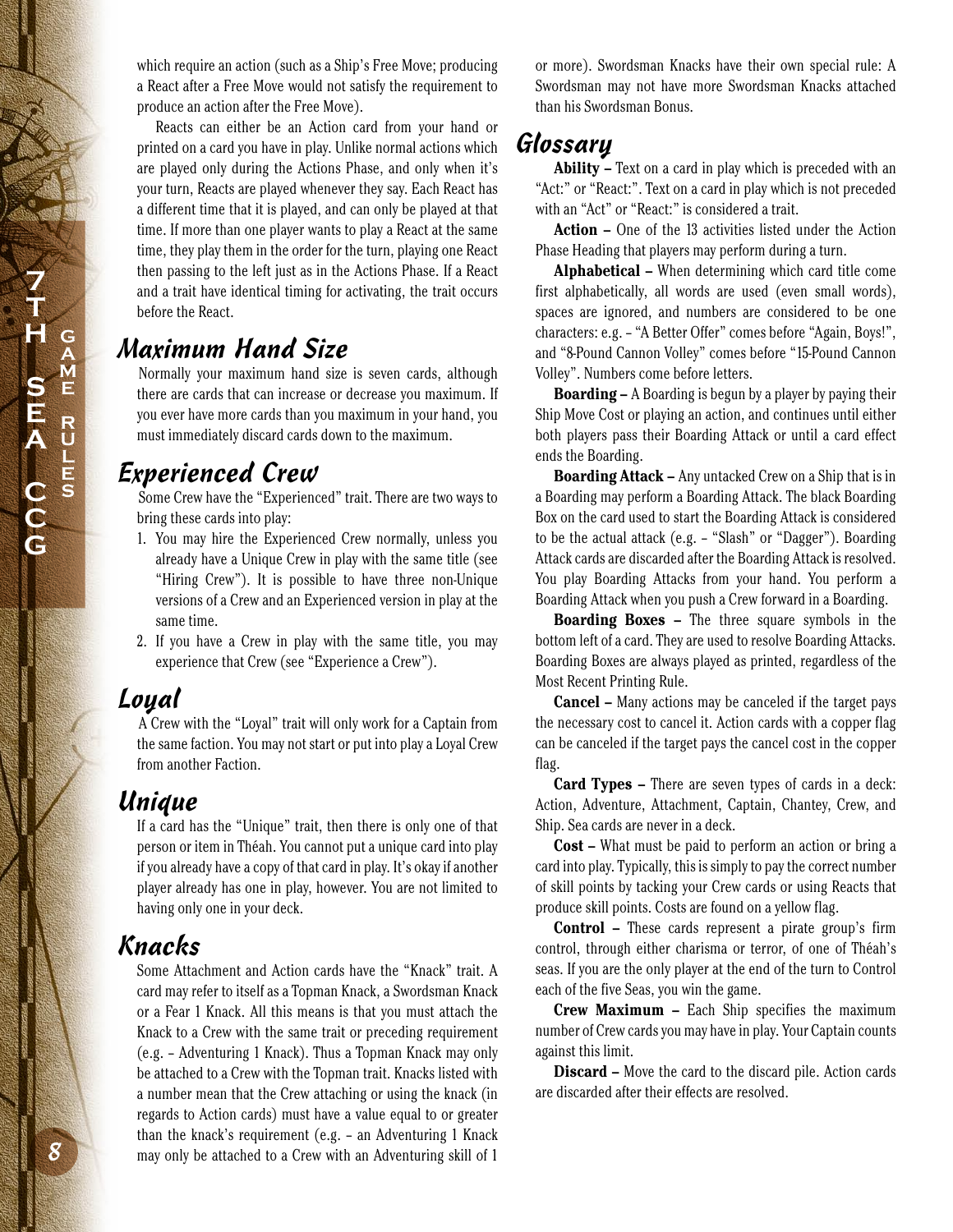**Discard Pile –** Cards are placed in this pile face-up, but may not be inspected by any player except by a card effect. If you run out of cards in your deck, shuffle your discard pile to form a new Draw Deck.

**Draw Deck (or 'Deck')** – The pile of face-down cards you draw cards from.

**Duel –** Some cards create a Duel between two Crew cards. The duel is resolved like a Boarding Attack, but any Hits left over after the loser sinks are reduced to zero.

**Experienced Crew –** As time passes, some Crew gain experience and power sailing the Théan seas.

**Factions –** Your faction is the faction of your Captain. Crew without a faction symbol are not in your faction, nor are they from a different faction.

**Fear (X)** – A terrifying individual. This Crew may use and attach Fear Knacks.

**'Free Move' –** The best ships in Théah have the ability to tack the Ship in order to move it to an adjacent Sea before you conduct an action. You must conduct an action of some kind after using this ability.

**Initiative –** Turn order. Determining the order in which players will perform their actions each turn.

**Knack –** An Action or Attachment that can only be played on or attached to a Crew with a specific trait (e.g. – a Fear 2 Knack may only be attached to a Crew with Fear 2 or more, a Swordsman Knack may only be attached to a Swordsman Crew, etc).

**Loyal –** This Crew will only work for a Captain from the same faction.

**Membership –** A Captain may only have one Membership Attachment attached.

**Move Cost –** Every Ship has a Move Cost listed in the upper right of the card. This cost must be paid with Sailing points to move the Ship to an adjacent Sea. This is also the cost to start or cancel a Boarding.

**No Attachments –** Attachments cannot be attached to this Crew.

**On Board –** A card you have in play on board your Ship. Uncompleted Adventures, Sea Attachments and cards on your opponent's Ship are not 'on board' your Ship.

**Skills –** All Crew and Captain cards have five skills: Cannon, Sailing, Adventuring, Influence, and Swashbuckling. These skills are used to pay costs and perform actions.

**Sink –** Sunk cards go into the Sunk Pile. Crew may be sunk to absorb damage. Some actions sink another card in play.

**Skeletal –** Some of the Undead Crew of the Black Freighter. Skeletal Crew may not be tacked to absorb Hits, but when they sink from play, they are placed in your discard pile.

**Sorcerer –** A Crew with the Fate, Glamour, Laerdom, Nacht, Porté, Pyeryem, or Scry traits. May attach Sorcery Knacks with the same trait.

**Sorcery Knack –** A Knack with the Fate, Glamour, Laerdom, Nacht, Porté, Pyeryem, or Scry traits. A sorcerer must have at least the same rank as any Sorcery Knack he is attaching. Thus a Fate 2 Knack may only be attached to a Sorcerer with the trait Fate 2 or more.

**Swordsman +(X) –** A superior duelist. This Crew does extra Hits during Boarding Attacks equal to X. This Crew may use Swordsman Knacks. This Crew may attach a number of Swordsman Knacks equal to their bonus.

**Sunk Pile –** All sunk cards are placed in the sunk pile. Cards in the sunk pile are not shuffled when the deck is depleted. Only special actions may remove a card from the sunk pile.

**Tack –** The act of rotating a card 90o to indicate that it has performed an action this turn.

**This Sea –** The Sea your Ship is currently in.

**Topman –** A Crew proficient in Sailing.

**Trait –** See Ability

**Turn –** Each time all the phases of the sequence of play are completed. A turn starts with determining player order and ends with untacking your cards.

**Unique –** If a card has the trait "Unique", then there is only one of that person or item in Théah. You cannot put a unique card into play if you already have a copy of that card in play.

**Untack –** The act of rotating a card back to its normal position. Cards may occasionally become untacked during the turn due to a special card effect.

**Wealth –** The total value of Crew a Captain may start the game with.

**Yours –** Any card which started the game in your deck, or as part of your starting cards in play.

#### Most Recently Printed Rule

The most recently printed version of a card overrules all previous versions, which are considered to read identically to the current version. It is the player's responsibility to provide the current text, in regards to the cards he is playing, for his opponent. This rulesheet overrules all previous rulebooks and rulesheets. See www.7thSea.com for current text.

#### Credits

| Lead Developer Erik-Jason Yaple                            |
|------------------------------------------------------------|
| <b>Story &amp; Flavor Text</b> Rob Vaux and the Story Team |
|                                                            |
| Visual & Graphic Design Mark Jelfo                         |
| <b>Design Team</b> Duncan Bachen, Raymond Lau,             |
| Kevin Millard, Paul Norman, and David Williams             |
| Typesetting/Layout Charlie Cantrell                        |
| Initial Design Dan Verssen,                                |
| with David Williams & John Zinser                          |
| World Creation Jennifer Wick, John Wick                    |